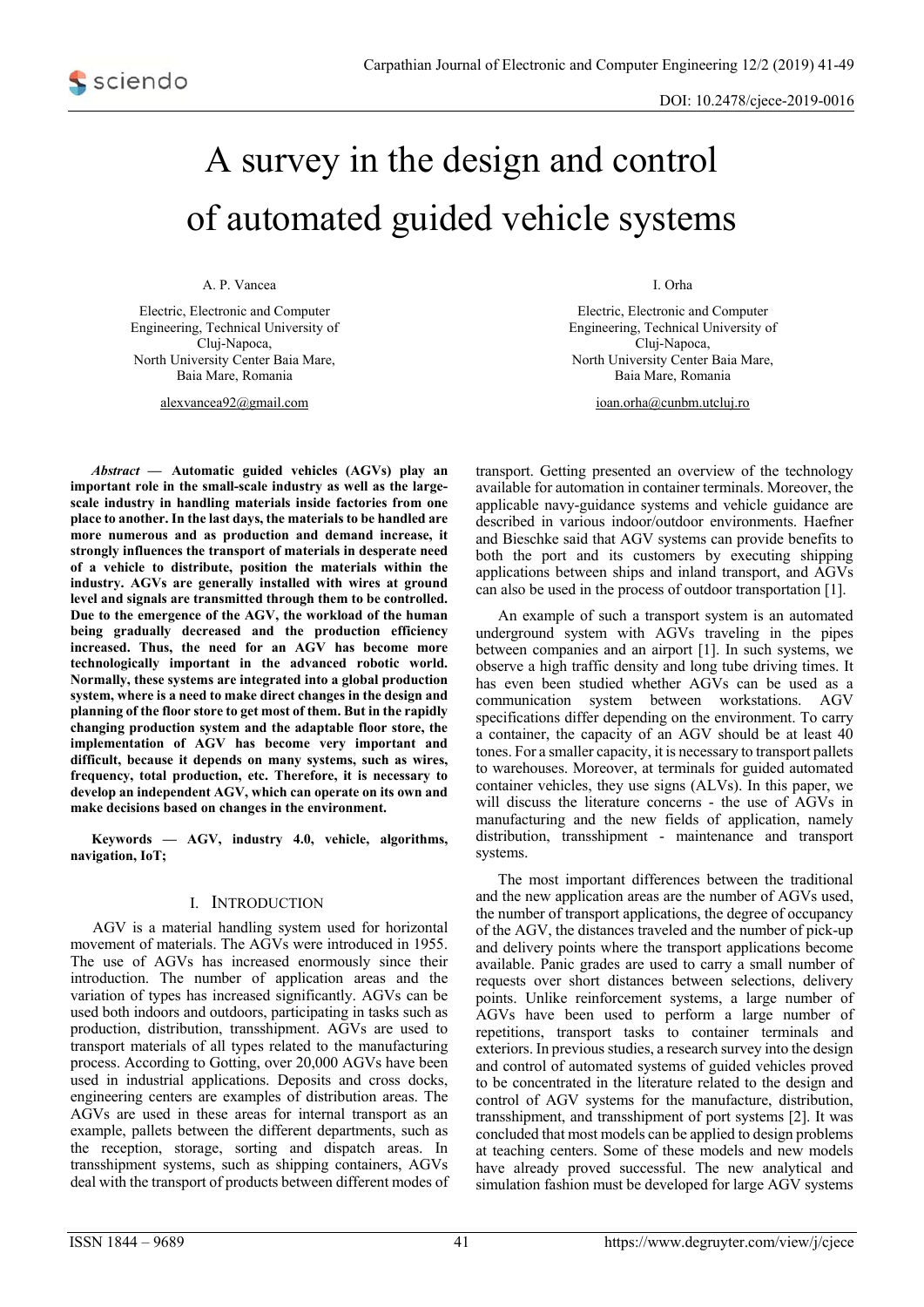to overcome the high computation times, NP complexity, congestion, bottlenecks and delays in the system and finite planning horizons [3, 4, 5]. This paper discusses the literature on different fermentation methodologies for optimizing AGV systems for two significant scheduling and routing problems in manufacturing, distribution, transshipment and port systems. We have classified methodologies into mathematical methods, simulation studies, heuristic meta-techniques and approaches based on artificial intelligence. The motivation for the classification of the programming and the routing is based on their significance in flexible manufacturing systems.

## II. WHAT IS AN AGV?

AGV is the acronym for Automated Guided Vehicles [6]. Such vehicles are used in warehouses to transport the goods. The AGVs look like little cars that can move controlled in a warehouse. Controlled travel is ensured by special software. With the help of this software, AGVs know what to do, orient themselves in the warehouse and avoid collisions both with each other and with other static objects [7]. There are several types of automatic vehicles produced by several companies. Each of these can be used for moving pallets or even for lifting operations. Some of these automatic vehicles can move shelves with products to be arranged. The AGV's central processing system issues the steering control as well as the speed of movement. For the predefined manufacturing environment, the map is saved in the AGV memory.

 A general AGV system consists essentially of peripherals vehicle on-site components, stationary control system. The main components of the AGV system are THE VEHICLE, ORIENTAL WAY SYSTEM, TRAFFIC CONTROL, and MANAGEMENT SYSTEM. The flawless interaction of these components ensuring the efficiency of the work installation. AGV will guarantee a safe performance, as well as the load and the surroundings.

# *A. VEHICLE*

The vehicle is the central element of the AGV because it fulfills the real transport task [8]. The vehicle is individual depending on the design, purpose and activity environment. They are used in several scenarios such as AGV designed to improve the health care system, AGV developed as a hotel service robot. Amazon has implemented the KWIA robot for automatic storage and retrieval of products in the system. The most common uses of these automatic vehicles are in the production area when supplying the workstations with raw materials. Also, they are used when picking up finished or semi-finished products and bringing them to the storage area. Automatic forklifts can be considered AGVs, however, the common perception is that AGVs are the kind of cars that come under the pallet and pick it up [9]. As I said at the moment, they are used in production environments due to the high costs of purchasing the systems.

In Fig.1 is presented an example of automatic pallet truck.



Fig. 1. Automatic pallet truck

 In Fig.2 is presented an example of automatic conveyor.



Fig. 2. Automatic conveyor

The pallet truck is used to move palletized loads on a predefined route, and the Carrier is used to move a unit load from one station to another. It is suitable for the automatic loading and unloading of pallets with mechanized lifting platform

## *B. ORIENTAL WAY SYSTEM*

The vehicle guidance system is the method by which AGVs are defined and the vehicles are controlled following predefined paths. The AGV system uses the guide path, it chooses a path based on the programmed path [10]. It uses the data provided by the sensors and is compared with the value offered by the programmer. When AGV approaches a decision point, it only has to decide whether to follow the path.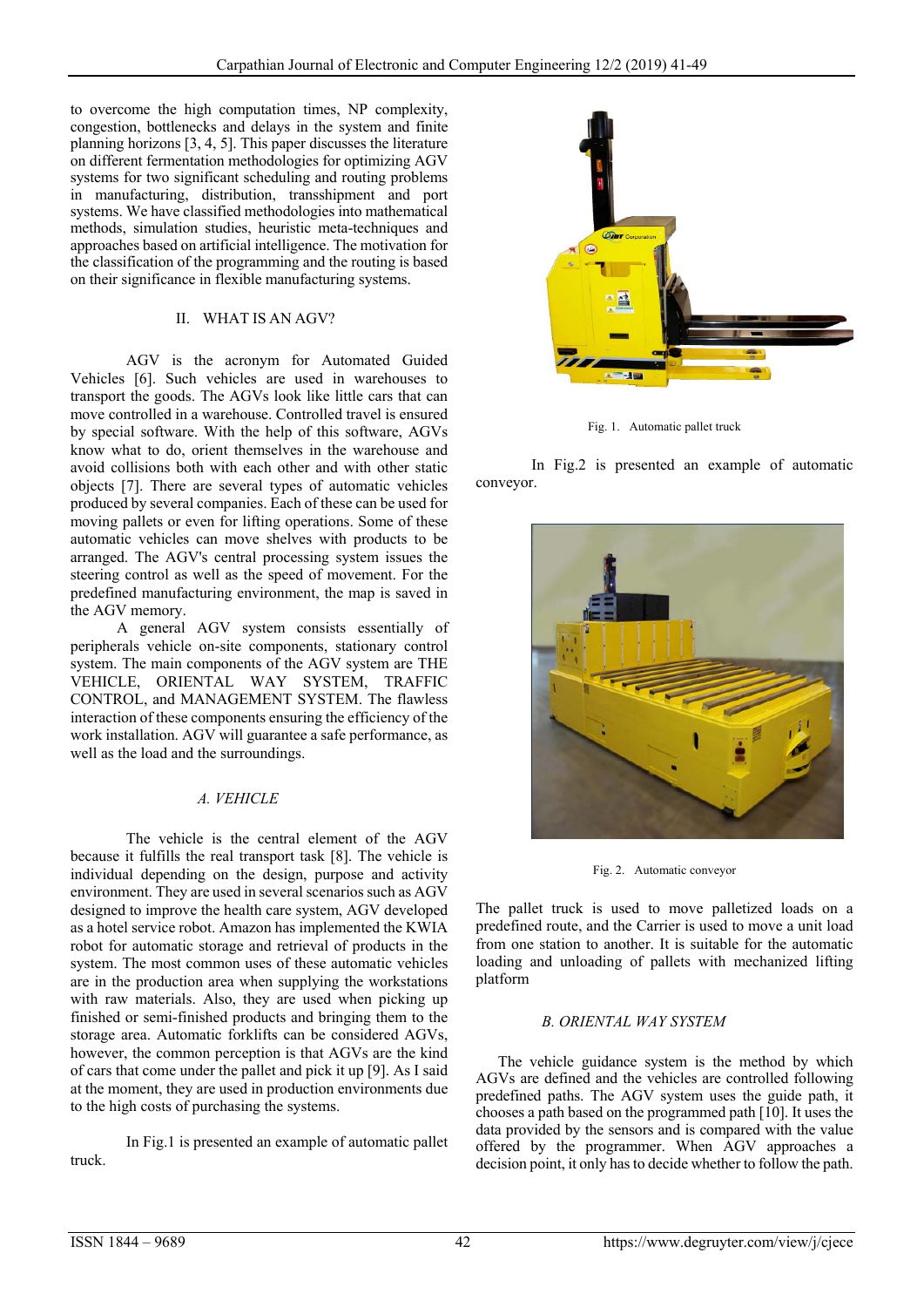The most used guidance technologies in AGV are:

a. Landmark-based navigation

- b. Behavior-based navigation
- c. Vision-based navigation

#### *a. Landmark-based navigation*

The markup-based navigation technique is based on their identification and subsequent recognition, distinct features of an object in the environment that may be previously known or dynamically extracted. The various technologies used in navigation based on land marking are incorporated into a guided wire and tape type system (line tracking robot). In the wire-guided method, the wires are placed in a small channel inside the workspace floor. AGV senses the low-frequency current in the 1-15 kHz range for guidance vehicle. The guide band or the next AGV line are robots that operate with the vehicle that detects and follows a predefined line drawn on the work floor. To track the line drawn on the floor, the robot used an array sensor that sends the signal to the robot's control system. According to the input signal, the central system manipulates the robot to remain in operation while constantly correcting the wrong movements of the robot through a feedback mechanism thus forming a simple system of efficient loops. MA Rahman described in his work an AGV is driven by a sensor-driven actuator and its position, controlled by 3 infrared sensors connected to a PIC-16F877A microcontroller, and that the system is automatically using the inertial sensor the AGV is capable of collision avoidance.

 In Bajastani's [11] work described using a robot that follows the line that describes a cheap and simple navigation technique using ATMEGA 16 microcontroller completely automatically in the environment. This gives the robot the ability to perform 90-degree curves, the ability to capture and count the junctions. It uses LEDs with adjustable intensity and light sensors for navigation, thus improving the robot's performance in low light conditions.

In Fig.3 is presented an example of a robot that follows a line that describes a cheap and simple navigation technique based on landmark navigation;



Fig. 3. Landmark-based navigation

#### *b. Behavior-based navigation*

 This type of paradigm has been accredited and suitable for a suitable unstructured environment, as it can incorporate with a large number of sensors. Behaviors for the best navigation techniques also require a high level of computing power, neural network, genetic algorithm [12] and more combinations thereof. The behavioral navigation system uses laser beam navigation technology for mobility. Laser beam navigation technology is used to determine vehicle position and navigation in the system. In LOTHER's work, we discussed the technique of scanning the workspace to improve the accuracy of the AGV. An important step considering the laser navigation is the independence of the reflection marker technique, which have a low installation cost and which will allow overcoming the limitation of the currently used triangle system, a system developed more than ten years ago.

#### *c. Vision-based navigation*

It is the latest guidance technology, which works without continuously defining the path. Uses the reconnaissance navigation system providing the position and angular speed of an autonomous mobile robot [13]. Simion has defined the mobile robot as the device that can move in the environment with a certain degree of autonomy. Then the navigation associated with the external sensor that captures information from the workspace by measuring proximity and visual image. Malhotra and Al's research discussed the design of a mobile robot for a dynamic environment [14]. A brainfocused design for the autonomous robot by integrating the central system as well as the sensor system was used to detect obstacles in the warehouse. Ramos discussed the algorithm for the vision base system using the neural network.

K.Kishor (2010) discussed the smooth motion of the robot in the workspace.

In Fig.4 is presented an AGV that used a navigation technique based on vision navigation;



Fig. 4. Vision-based navigation

 The conventional robot loses a lot of time in tracking the guideline, and the speed is restricted and the robot oscillates a lot, so more time is used to navigate the route. The controller calculated its current position, then calculated the error from the target position when the error is raised the engine will make a high turn if the error will decrease the engine will make a low turn so that the magnitude of the turn is proportional to the error [15]. Derivatives control is implemented to mitigate the actual swing hours.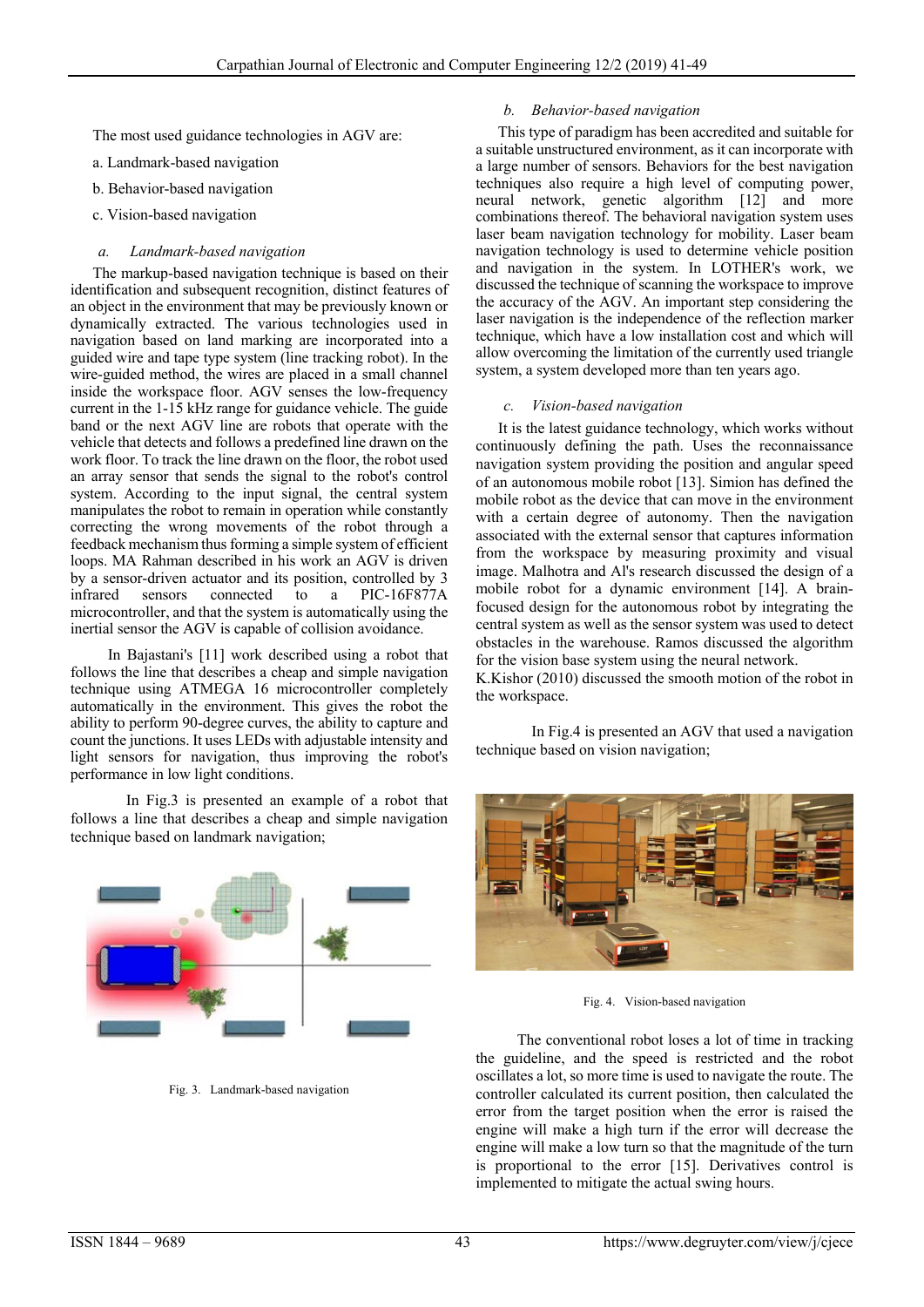The basic idea of the algorithm is:

Error = Target Position - Current Position;  $P = error \times K_n$ ;  $D = error - previous error; stores changes from error to$ deflected; Correction  $= P + D$ ;  $K_p$  = constant proportional to the time error;

The correction term is applied for left and right engine speeds. The constant in the algorithm has been adjusted to minimize oscillation and exceedance at the highest possible speed by adjusting, proportional constant

## *C. TRAFFIC CONTROL AND MANAGEMENT SYSTEM*

 To function efficiently and increase AGV productivity, the vehicle should be well managed and minimize waiting time at the loading/unloading station. Traffic control managed by AGV using on-board vehicle detection and zone control [16]. Kumanan describes the multiple objective programming of AGV in a flexible manufacturing environment, using optimization algorithms. He described the algorithm for controlling traffic in the workspace. The genetic algorithm is the algorithm based on the search for the natural selection process. The ACO algorithm is used to find the combination near-optimal program that satisfies both the load balancing between the AGV, depending on the travel time and the minimization of time. For efficient control, two types of the control system are used inside the workplace:

- 1. Stationary control system
- 2. Peripheral control system

 The stationary control system covers all the superior control components. It maintains the administration of the transport control, the optimization of the communication of the program with another control system through a predefined interface. It is also responsible for consumer interaction and provides ancillary functions such as graphical visualization and statistical analysis [17]. The peripheral control systems manage various equipment onboard the vehicle such as the battery charging system and load transfer mechanism.

 The mathematical model can describe the AVG operation in the factory/warehouse unit. The efficiency of the AGV can be measured by the effective actuation time of the AGV from loading to unloading cycle. For this mathematical model, we can suppose that AGV moves at a constant speed throughout the environment and ignores the effect of the deceleration of the acceleration and other speed differences [18]. The time for a typical delivery cycle is described as the AGV system:

- 1. Upload to the pickup station
- 2. Travel time to the teaching station
- 3. Unloading at the output station
- 4. Empty travel time

In Fig.5 is presented the route of an AGV from the loading moment until the unloading moment known as delivery time;





To calculate the delivery time of the vehicle in an environment we use the equation:

$$
T_e = T_1 + L_d / v + T_u + L_e / v \tag{1}
$$

Where:

 $T_e$  = delivery time (min / delivery)

 $T_1$  = loading time (min)

 $L_d$  = remote load loading until unloading

 $v =$  speed of the carrier

 $T_u$  = the download time of the station

 $L<sub>e</sub>$  = the distance of movement of the vehicle until the start of the next delivery station.

To find the number of vehicles in an environment we use the equation:

$$
n = \frac{WL}{AT}
$$
 (2)

Where:

 $n$  = vehicle number  $WL = working load (min)$ 

 $AT = time available (min)$ 

To find total workload time or the total amount of work express in term of time we have the expression:

$$
WL = R_f T_a \tag{3}
$$

Where:

 $R_f$  = total constant hourly delivery for the system  $T_a$  = is defined by the time available per hour per vehicle

Using the above equation we can find how many AGV can fit in certain workspace. It calculate the time require for completing a task.

#### III. APPLICATION

 Autonomy is the key factor for using AVG in different fields. It will achieve a high degree of accuracy and accuracy which will result in a complete reduction of system errors and improvement time. Flexibility is the key factor that will help AGV become popular in other material handling systems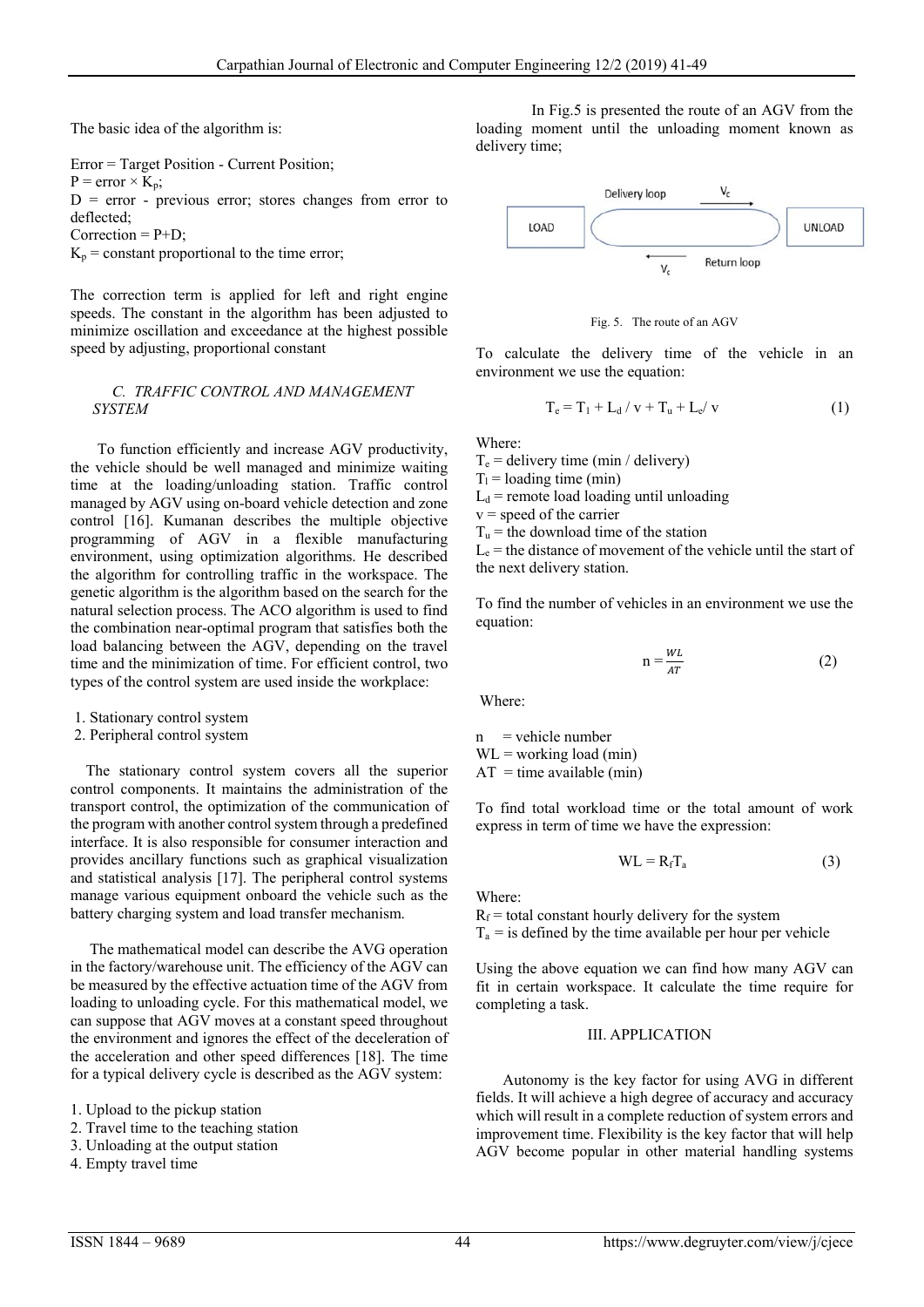[19]. The AGVs are used inside the factories, but they also expand their spaces in other service sectors:

1. *Material handling*: used in extremely large car and electronic factories, at the unloading station;

2. *Warehouse*: used in the electronic commerce warehouse for the transport of the material;

3. *Commercial*: luggage transport to the airport, supermarket, mall, floor treatment, such as washing, exchange;

4. *Energy and defense*: transportation of high-risk substances, mapping of bombs and mines, recovery and elimination of nuclear and steam generator inspection, pipeline inspection;

5. *The medical service*: delivers water and food medicine, administrative reports, handling of hazardous materials, and disposal of biological waste [20];

6. *Personal care*: Assistance for persons with disabilities and early assistance with personal hygiene;

## IV. CURRENT STAGE

Automated Guided Vehicles (AGVs) are also known by other names, such as LGV (Laser-Guided Vehicles), Mobile Robots, SGVs (Autoguided Vehicles), Guided Cars, Autonomous Vehicles, Driverless Vehicles and other names within the context. Industry 4.0;

Regardless of the vehicle structure (forklift, tractor, trolley, etc.), several AGV guidance systems drive the AGV and announce the management system with the positioning of the AGV within the chosen framework. The AGV guidance system allows the AGV to follow a defined route and to announce the Management System with its real-time positioning. Choosing the right AGV navigation technology is essential, as it will influence the overall cost of the AGV system.

 Possible additional functions of sorting, decision making, data transfer, data collection, weighing of goods, organization, procedures, warehouse administration. organization, procedures, warehouse administration, administration of storage sites, product recognition, mastering various models, finding pallets, loading-trucks, security intelligence, intelligent situational responses (fire alarm switch, various modes of implementation), faster and more complex work during shutdown periods (night recharge). The traceability of logistics processes is extremely up to date. Each movement is performed and recorded reliably. This creates an end-to-end process, generating a history that is useful and necessary for internal audits.

In summary, it can be said that AGV is a powerful and necessary tool for modern logistics in all branches of industry, including in the pharmaceutical and food industries [21].

# *A. Industry 4.0*

Industry 4.0 is the subset of the fourth industrial revolution concerning the industry. The fourth industrial revolution encompasses areas that are not normally classified as an industry, such as smart cities, for example. Although the terms "industry 4.0" and "fourth industrial revolution" are often used interchangeably, "industry 4.0" refers to the concept of factories where machines are augmented with connectivity and wireless sensors, connected to a system that can visualize

the entire line of production and makes decisions on its own [22]. Essentially, Industry 4.0 describes the trend towards automation and data exchange in technologies and manufacturing processes that include cyber-physical systems (CPS), the Internet of Things (IoT), the Industrial Internet of Things (IIOT), cloud computing cognitive computing and artificial intelligence.

The concept includes:

- Smart manufacturing
- Smart factory
- Industrial Internet of Things also called Internet of Things (IoT) for manufacturing

Industry 4.0 favors what has been called a "smart factory". Within modular structured smart factories, cyber-physical systems monitor physical processes, create a virtual copy of the physical world and make decentralized decisions [23]. On the Internet of Things, cyber-physical systems communicate and cooperate and with people in real-time, both internally and through the organizational services offered and used by participants in the value chain.

The term "Industry 4.0", shortened to I4.0 or simply I4, was born in 2011 from a project of the high technology strategy of the German government, which promotes computerization of production. The term "Industry 4.0" was publicly introduced in the same year at the Hannover Fair. In October 2012, the Industry 4.0 Working Group presented a set of Industry 4.0 implementation recommendations to the German Federal Government. The members and partners of the Industry 4.0 working group are recognized as the founding parents and the driving force behind Industry 4.0. On April 8, 2013, at the Hannover Fair, the final report of the Industry 4.0 working group was presented. This working group was led by Siegfried Dais (Robert Bosch GmbH) and Henning Kagermann (German Academy of Sciences and Engineering).

Because the principles of Industry 4.0 have been applied by companies, they have sometimes been re-branded, for example, aerospace parts manufacturer Meggitt PLC has marked its own M4 Industry 4.0 research project. , will affect the labor market discussed in Germany under the theme "Work 4.0".

Industry 1.0 refers to the first industrial revolution. It is marked by a transition from manual production methods to machines using steam and water. The implementation of new technologies has been around for a long time, so the period to which it refers is between 1760 and 1820, or 1840 in Europe and the USA. Its effects had consequences on textile manufacturing, which for the first time adopted such changes, as well as the iron, agriculture and mining industry, although it had an impact on the increasingly powerful middle-class society. It also affected on the British industry at that time.

Industry 2.0; the second industrial revolution or better known as the technological revolution is the period between 1870 and 1914. It was possible with the extensive rail networks and with the telegraph that allowed the faster transfer of people and ideas. It is also marked by the increasingly present electricity, which allowed the electrification of the factory and the modern production line. It is also a period of great economic growth, with an increase in productivity. However, this has led to an increase in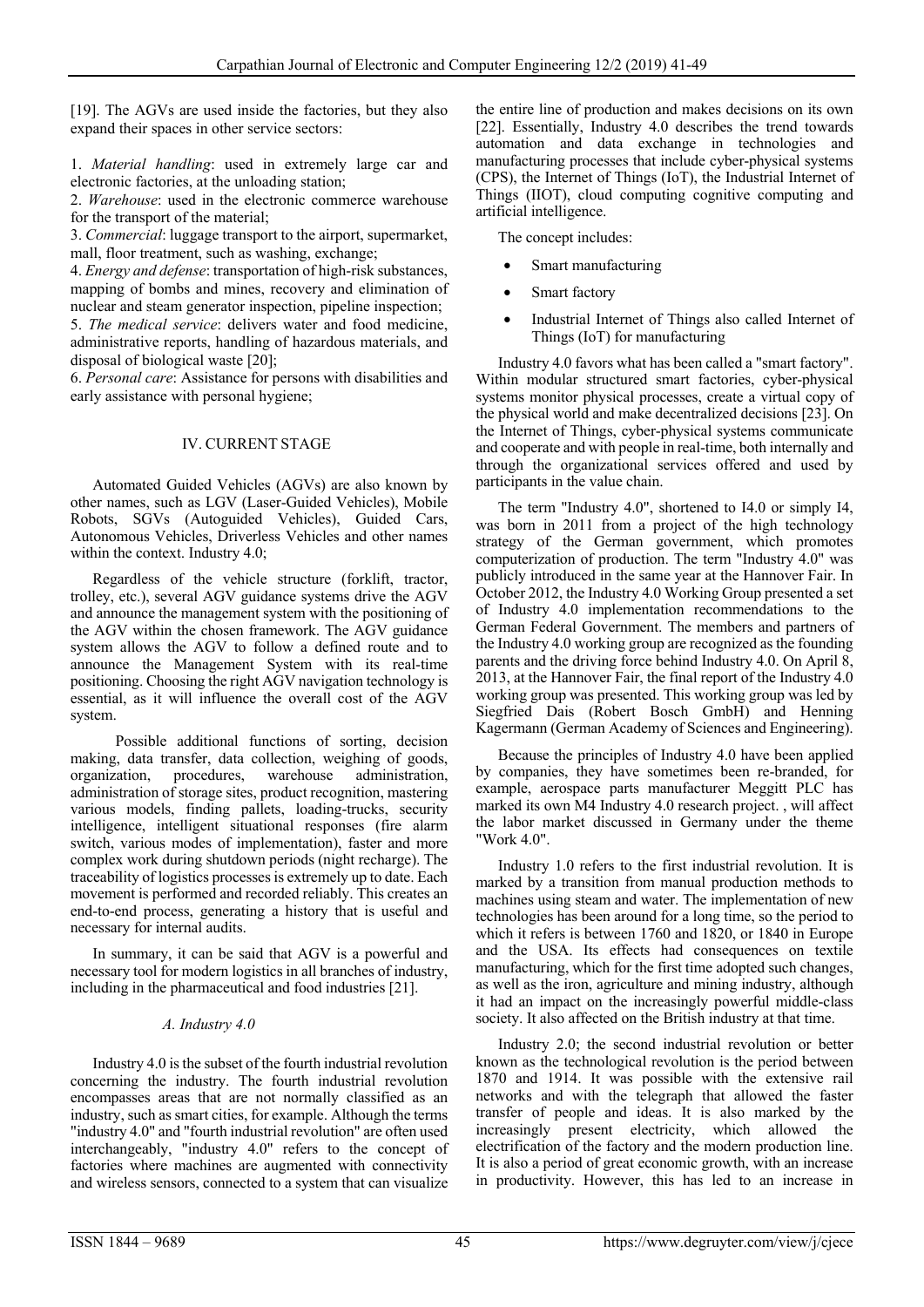unemployment, as many workers have been replaced by factory cars.

The third industrial revolution or Industry 3.0 took place at the end of the twentieth century, after the end of the two great wars, as a result of the slowing down of industrialization and technological advancement compared to previous periods. It's also called the digital revolution. The global crisis of 1929 was one of the negative economic developments that have occurred in many industrialized countries since the first two revolutions. The production of Z1 (electrically operated mechanical computer) was the beginning of more advanced digital developments. This continued with the following significant advances in the development of supercomputer communication technologies. In this process, where there was extensive use of computing and communication technologies in the production process. Cars have begun to abolish the need for human power in life.

"Industry 4.0" is an abstract and complex term consisting of several components when we analyze our society and current digital trends closely. To understand how extensive these components are, here are some digital technologies that contribute as examples:

- Mobile devices
- Internet of Things (IoT) platforms
- Location detection technologies
- Advanced human-machine interfaces
- Authentication and fraud detection
- 3D Printing
- Smart sensors
- Big data analysis and advanced algorithms
- Multi-level customer interaction and customer profiling
- Augmented / portable reality
- Fog, Edge and Cloud computing
- View the data and start the training "in real-time"

Mainly, these technologies can be summarized in four major components, defining the term "Industry 4.0" or "smart factory":

- Cyber-physical systems
- Internet of objects
- Cloud computing
- Cognitive calculation

 With the help of cyber-physical systems that monitor physical processes, a virtual copy of the physical world can be designed [24]. Thus, these systems can make decentralized decisions on their own and achieve a high degree of autonomy (for more information, see "Characteristics of Industry 4.0). As a result, Industry 4.0 networked a wide range of new technologies to create value.

## *B. Software-level navigation techniques implemented to facilitate AGV maneuverability*

 As the number of AGV systems increases in partial flow systems, routing problems have increased the complexity of AGV system management. AGV routing problems are one of the basic problems in AGV systems. Each AGV should be guided by efficient, collision-free routing algorithms [25] to perform their tasks. The routing algorithm should be fast. That is, an AGV system can have dozens of AGVs running simultaneously if the algorithm's calculation costs a long time, other AGVs can be blocked. Algorithms should be able to solve deadlocks. For example, an AGV with a fork may need to lower a load to the position that could block other AGVs. This can be solved by enlarging the corridor which can be difficult to do if the system is running.

 The chosen path of the vehicle should be that it does not affect the existing active travel schedule. Maxwell and Colab developed a two-way AGV management system that calculated the minimum number of AGVs in a time-dependent environment to maximize efficiency with ignored time and the collision problem is not solved. Gaskins and Tochoco developed a time-dependent model for solving the unidirectional AGV route optimization solution by minimizing the total travel distance with poor robustness (the algorithm can easily run in dead blocks). Broadbent and Colab invented the concept of a short conflict-free route.

An array was generated by applying the Dijkstra algorithm that describes the time taken by a vehicle to a node. Conflicts at a node or recovery conflicts can be resolved by slowing down the vehicle, which is still scheduled [26]. The procedure can be applied to any type of path, namely unidirectional and bidirectional models and introduce the concept of virtual tunnel for the bi-directional path consisting of several segments of multi-directional paths. This concept allows multiple AGVs that cross at the same time at an intersection.

Egbelu is one of the first researchers in AGV bi-directional route planning issues and has discussed various types of bidirectional AGV travel problems. Egbelu also compared unidirectional AGV systems and two-way AGV systems in the same environment. The solution seemed effective in simple models, but in large-scale maps, deadlocks can be easily reached. Dowland focused on collision-free problems using Petri-net to find possible collisions in a given node [27]. The solution is composed of delays and deviations while Endo used the same mesh with the genetic algorithm. Both solutions are only effective in small area problems, but when dealing with large/complex maps, the algorithm is not able to respond to real-time requests.

AGV routing algorithms can be classified into 2 categories: AGV routing algorithms through wires and wireless AGV routing algorithms [28]. The first algorithms are normally modeled by graph theory, and the latter is modeled by field, space analysis.

Algorithms implemented for navigation**:** 

- Wire-Guided AGV routing algorithms
- Dijkstra Algorithm
- Floyd-Washal Algorithm
- Minimum-spanning-tree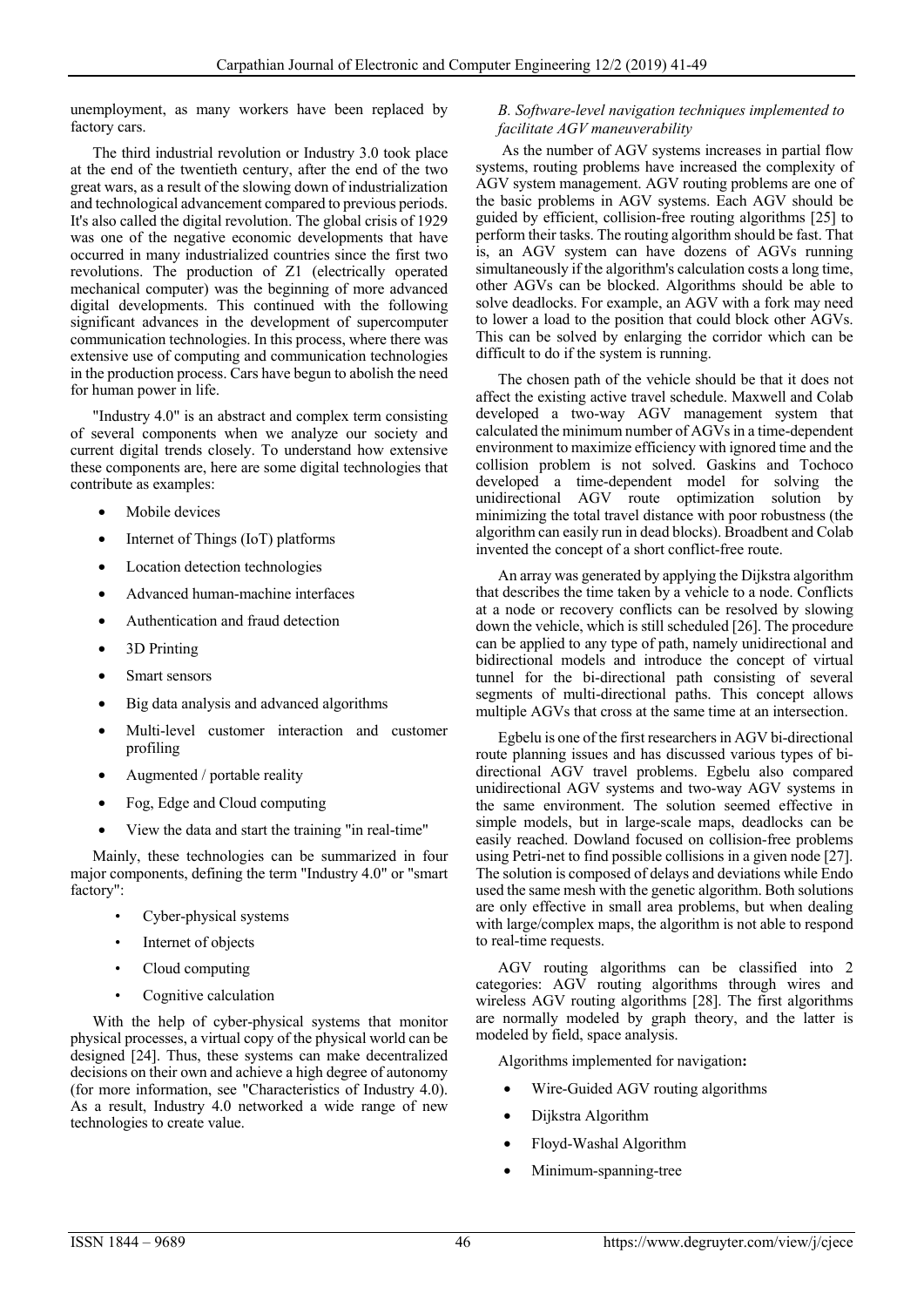- Time-dependent algorithms
- Genetic Algorithm in shortest path searching
- Wireless-Guided AGV routing algorithms
- A\* Algorithm
- Bezier Curve with Genetic Algorithms (BCGA) in AGV route optimization
- Artificial Potential Field Algorithm (APF) in AGV routing problem
- Fuzzy logic approach in wireless-AGV path finding
- Particle Swarm Optimization (PSO)
- Neural Network approach

 From the algorithm tests, the Bezier Curve solution is the most unstable algorithm because it is very related to the complexity of the maps, the particle density, the size of the curve, the number of AGVs, It is not recommended for complex maps or multi-AGV systems, but it can be used as under the control of AGV positions (that is, if we have solved the route through other efficient algorithms, we can use Bezier Curves as a precise method of motion control to guide AGV).

Fuzzy logic is one of the easiest algorithms in programming, accuracy is extremely high and is dependent on the structure and parameters of the algorithm [29]. The potential artificial field algorithm showed the adaptability of complex maps and multi-AGV systems. If proper heuristic methods are used, he is capable of jumping from blockages. GA and PSO behaved a little harder in tests, especially when the facilities are complex. The reason for this phenomenon is that the algorithms are not as accurate as of the Dijkstra algorithm. Meanwhile, due to the different heuristic methods and the initialization of the algorithms, the results might be different.

*C. An example of a custom AGV. Development of a selfguided tracking vehicle using a carrier wave detection method* 

 In order to develop the self-tracking of the carrier with an AGV in an unlimited workspace, a dynamic distance measurement was adopted, a system that uses the speed variation between a radio wave and an ultrasonic wave that propagates in the air. Microchip PIC 18F452 is used as a control core. To facilitate the targeted functions, the interaction in combination with high-quality sensors plays an essential role [30].

 By using a wireless radio transmitter and an ultrasonic transmitter at the waist of the user inclined towards the sensors in front of the AGV, the distance between the user and the AGV can be calculated. To avoid collision with an obstacle, an ultrasound transmitter is installed on both sides of the AGV. Subsequently, a controller based on Fuzzy Thinking will operate the motor movement allowing it to track and avoid obstacles.

 Fig.6 shows how the distance between the person and the robot is calculated;



Fig. 6. The distance between receiver and transmitter

## *a. The principle of distance calculation*

 As shown in Fig. 6, the distance between the user and the ultrasound receivers will be calculated using the varied wave characteristic of radio and sonic rays. The speed of a radio beam propagation with a light wave is much higher than the propagation of an ultrasonic ray with a sound wave. As shown in Fig. 7, two ray signals (a radio beam and an ultrasonic beam) are transmitted from the transmitter attached by the user. Timers (left / right) (ultrasound receivers) will be operated when the radio wave is detected. The meters will start to calculate the time until the ultrasonic rays arrive [31]**.** 

Fig.7 shows how the distance between the person and the robot is calculated by using the speed difference of the radio beam and the ultrasound beam;



Fig. 7. Detection of distance using the speed difference of the radio beam and the ultrasound beam

#### *b. Self-tracking system*

 As shown in Fig. 8, to control the movement of the robot [32], which will keep an adequate distance behind the user, a strategy based on Fussy rule, related to the detection of distance (dR and dL) is adopted to control the rotation of the motors [33]. The Fussy rule used in the robotic system is as follows:

Rule 1: if d R, d  $L < 110$  (cm), then the engines stop;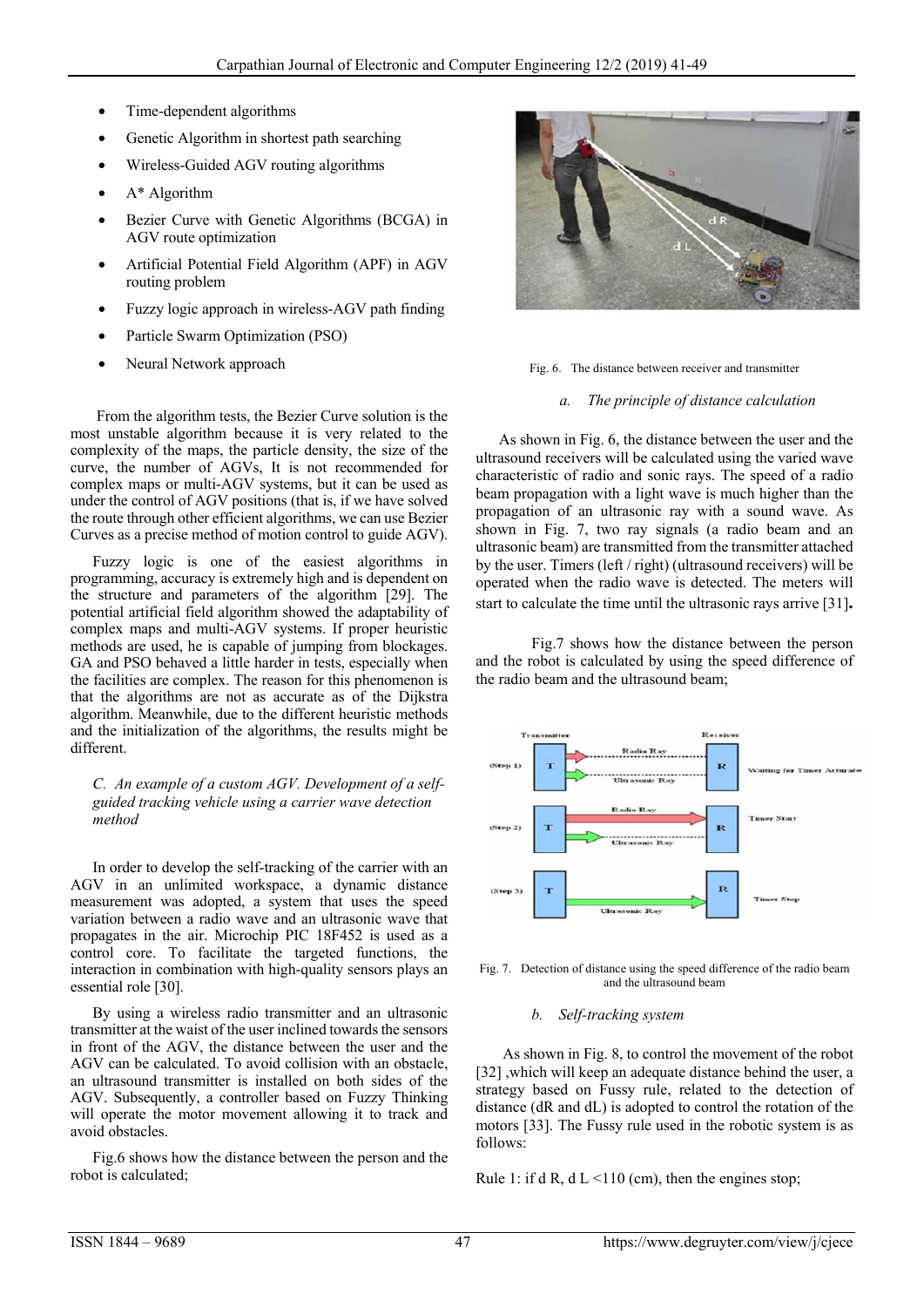Rule 2: if 110 (cm)  $\leq$  d R, d L  $\leq$  120 (cm) then the engines slow down; Rule 3: If 120 (cm)  $\leq d$  R, d L then the engines start;



Fig. 8. Position of the AGV in relation to the left / right ultrasound received from the transmitter;

#### *c. Kinetic control of the robot*

 For the robot to be able to follow the user's direction, control is crucial [34].To act properly the direction of the AGV, four cases of movement are classified:

*Case 1*: The signal for the right/left receivers disappears *Case 2*: the signal for the receiver on the right side disappears; the signal for the receiver on the left is detected. *Case 3*: the signal for the receiver on the right side is detected; the signal for the receiver on the left disappears. *Case 4*: Signals for right/left receivers are detected.

 For the status of case 1, there are three types of events possible:

(a) An obstacle in front of the robot;

- (b) The distance is too close;
- (c) The distance is too far to be effective.

In this situation, the robot will wait for the signals to be received at the left / right receivers**.** 

 For the condition of case 2, the robot is behind the user. In this situation, dL detected is above the user's detectable range; therefore, the robot will be positioned to the left until both signals can be detected; Similarly, for the state in case 3, the robot must be on the left and behind the user, so that d R detected is beyond the user's detectable range; This is why the AGV will turn right until both (right/left) receiving signals can be detected.

 For the condition in case 4, both dR and dL can be detected. This means that the distance between the AGV and the user is within a detectable range. In this situation, it is essential to keep the AGV directly behind and in the center of the user.

### V. CONCLUSIONS

There are several possible directions for further research. We can improve the type of AGV guided tape using a better navigation technique [35].

Any environment and cheap among autonomous robots can be adopted.

There is a significant amount of difference between the theoretical and practical time value of the work cycle being optimized by adopting a different methodology [36].

 Besides, one can think of a relaxation of the symbol holding requirements in the traffic control system, so that more vehicles can leave different crossing zones simultaneously and, therefore, the performance of the AGV system can be improved [37].

#### **REFERENCES**

- [1] De Koster, R., Le-Duc, T., and Roodbergen, K.J. (2007), Design and control of warehouse orderpicking: a literature review. European Journal of Operational Research 182(2), 481-501.
- [2] ASME, Safety Standard for Guided Industrial Vehicles and Automated Functions of Manned Industrial Vehicles, The American Society of Mechanical Engineers, NewYork, 1993.
- [3] Mahadevan, B., Narendran, T.T., 1993. Estimation of number of AGVs for an FMS: An analytical model. International Journal of Production Research 31 (7), 1655–1670
- [4] M. Zafri Baharuddin, Izham Z. Abidin, S. Sulaiman Kaja Mohideen, Yap Keem Siah, Jeffrey Tan Too Chuan,"Analysis of Line Sensor Configuration for the Advanced Line Follower Robot",University Tenaga Nasional.
- [5] K Kishor Desgine Of Automated Guided Vehicel , IJARC Volume 3, Issue 1, January- April (2012)
- [6] Saadettin Erhan Kesen, Omer Faruk Baykoc. Simulation of Automated Guided Vehicle (AGV) Systems Based on just-in-time (JIT) Philosophy in a job-shop Environment . Available online at www.Sciencedirect.com Simulation Modelling Practice and Theory 15 (2007) 272-284
- [7] Mark A.C. Gill and Albert Y. Zomaya. "A parallel collision-avoidance algorithm for robot manipulators", Concurrency, IEEE, Jan-Mar, 1998
- [8] Priyam A. Parikh, Keyur D. Joshi, Saurin Sheth Color Guided Vehicle – An Intelligent MaterialHandling Mechatronic System
- [9] Mickel P. groover ,Fundamentals oj Modem Manufacturing: Materials, Processes, and Systems, Prentice Hall, 1996
- [10] YING ZHANG, CHENG-DONG WU, MENG-XIN LI. "Rough set and Genetic algorithms in path planning of robot" , International Journal of Automation and Computing, Volume 3, Number 1,29-34
- [11] Bajestani, S.E.M., Vosoughinia, A., "Technical Report of Building a Line Follower Robot" International Conference on Electronics and Information Engineering (ICEIE 2010), vol 1,pp v1-1 v1-5,2010.
- [12] Chen Runwei, Gen Missuo, Yasuhiro Tsujimura. A Tutorial Survey of Job-shop Scheduling problems Using Genetic Algorithms -I[J]. Computers & Industry Engineering, 1996,130(4):983-997
- [13] Kelly, A., Nagy, B. "Reactive Nonholonomic Trajectory Generation via Parametric Optimal Control", The International Journal of Robotics Research, Vol. 22, No. 7-8, 583-601 (2003)
- [14] Kelly, A. Unnikrishnan, R., "Efficient Construction of Optimal and Consistent LADAR Maps using Pose Network Topology and Nonlinear Programming, 11th International Symposium of Robotics Research (ISRR'2003), Sienna, Italy, November 2003.
- [15] Kelly, A., Kim, W., Helmick, D. "Model-Based Object Pose Refinement For Terrestrial and Space Autonomy", In Proceeedings of 6th International Symposium on Artificial Intelligence, Robotics and Automation in Space (ISAIRAS 01), Montreal, Quebec, Canada June 18,2001